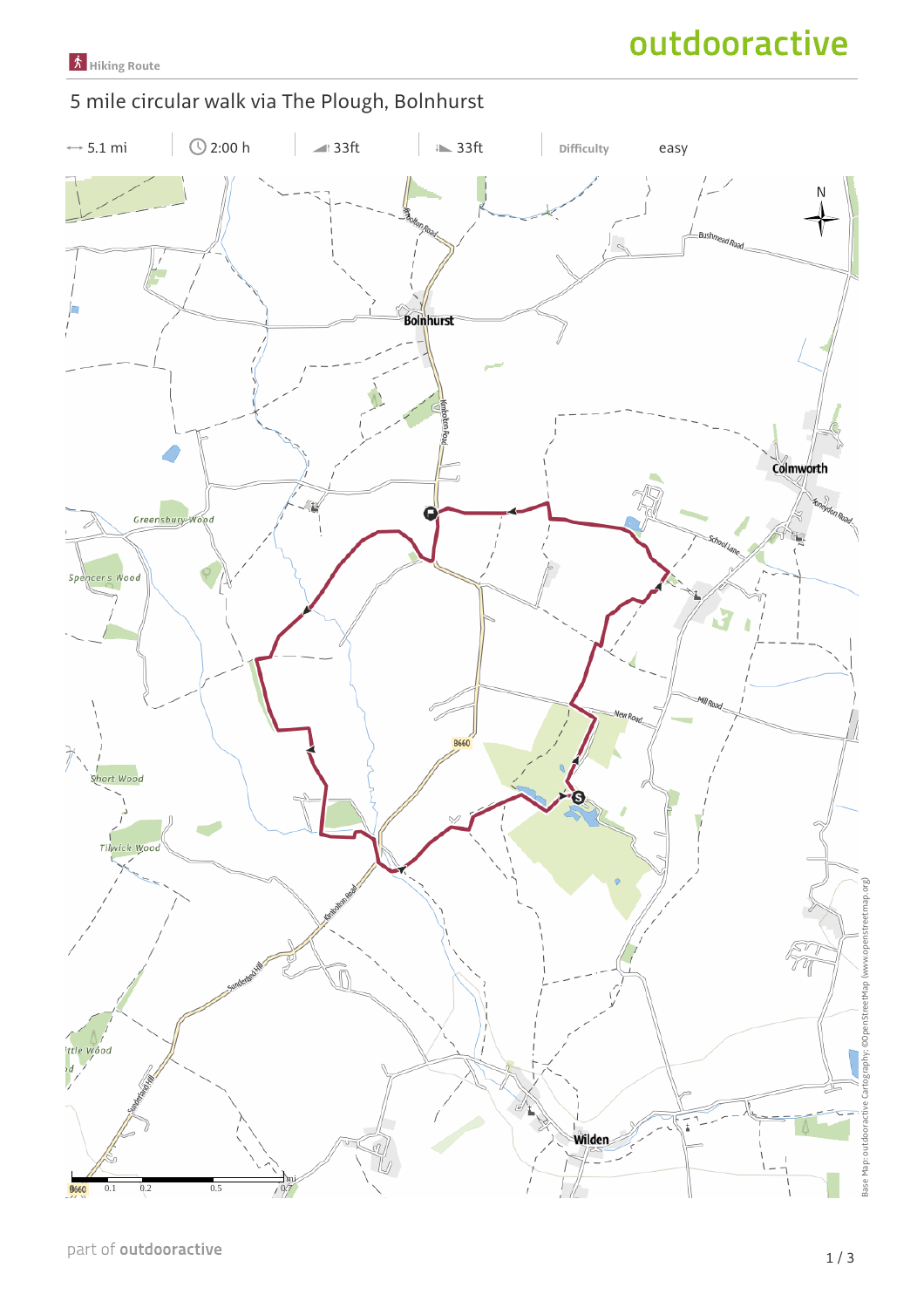# outdooractive





#### **route data**

|  |  | <b>Hiking route</b> |
|--|--|---------------------|
|  |  |                     |
|  |  |                     |

| <b>Distance</b> |                           | $5.1$ mi         |  |
|-----------------|---------------------------|------------------|--|
| <b>Duration</b> | $\left(\mathbb{Q}\right)$ | 2:00 h           |  |
| Ascent          |                           | 33 <sub>ft</sub> |  |
| Descent         |                           | 33 <sub>ft</sub> |  |



| <b>Best time of year</b> |  |
|--------------------------|--|
|--------------------------|--|

|  | JAN   FEB   MAR |  |
|--|-----------------|--|
|  | APR   MAY   JUN |  |
|  | JUL   AUG   SEP |  |
|  | OCT   NOV   DEC |  |
|  |                 |  |

| ı<br>. .<br>×<br>۰,<br>M.<br>٧ |
|--------------------------------|
|--------------------------------|

**Authors**

| Experience | ----- |
|------------|-------|
| Landscape  | .     |
| Community  |       |
| Route (6)  | ***** |

### **More route data**



Tilly Vesely Update: February 09, 2022

**5 mile circular walk from Colmworth Golf Club across North Bedfordshire farm land. Plenty of free parking, onsite cafe welcomes all visitors.**

**Half way point - The Plough Bolnhurst welcomes dogs and their walkers!**

**Bookings recommended if you wish to eat.** 5mile circular walk from Colmworth Golf Club across North Bedfordshire farm land. Plenty of free parking, onsite cafe welcomes all visitors.

http://www.colmworthgolfclub.co.uk/cafe-

#### bedfordshire/

Half way point - The Plough Bolnhurst welcomes dogs and their walkers!Bookings recommended if you wish to eat.

#### **Waypoints**

 $\mathbf{r}$ The Plough at Bolnhurst

http://bolnhurst.com

Great food, welcomes dogs and horses too!

Booking recommended.

01234 376274

### **Takeaway route for iPhone and Android**